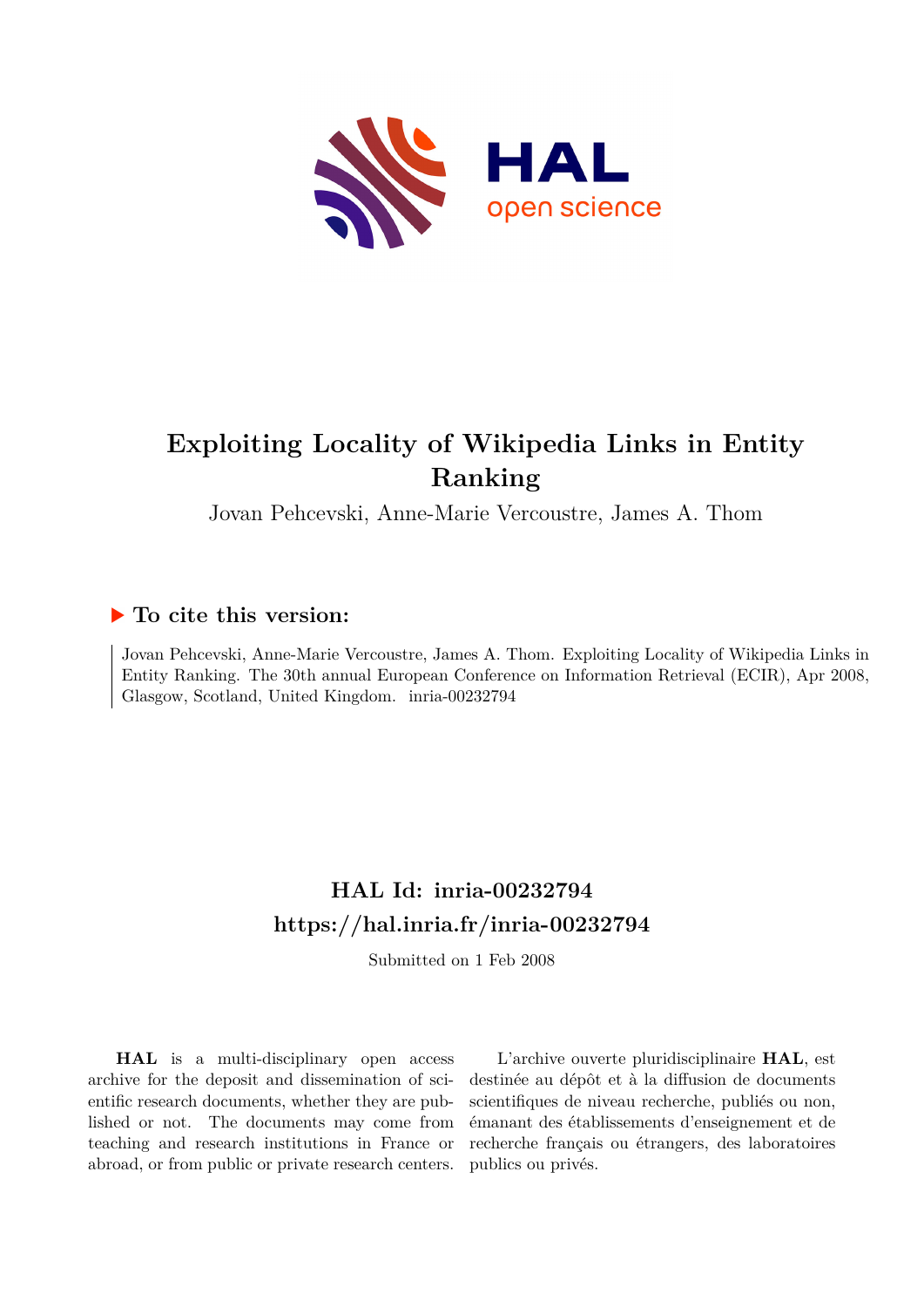# Exploiting Locality of Wikipedia Links in Entity Ranking

Jovan Pehcevski<sup>1</sup>, Anne-Marie Vercoustre<sup>1</sup>, and James A. Thom<sup>2</sup>

<sup>1</sup> INRIA, Rocquencourt, France {jovan.pehcevski,anne-marie.vercoustre}@inria.fr <sup>2</sup> RMIT University, Melbourne, Australia james.thom@rmit.edu.au

Abstract. Information retrieval from web and XML document collections is ever more focused on returning entities instead of web pages or XML elements. There are many research fields involving named entities; one such field is known as entity ranking, where one goal is to rank entities in response to a query supported with a short list of entity examples. In this paper, we describe our approach to ranking entities from the Wikipedia XML document collection. Our approach utilises the known categories and the link structure of Wikipedia, and more importantly, exploits link co-occurrences to improve the effectiveness of entity ranking. Using the broad context of a full Wikipedia page as a baseline, we evaluate two different algorithms for identifying narrow contexts around the entity examples: one that uses predefined types of elements such as paragraphs, lists and tables; and another that dynamically identifies the contexts by utilising the underlying XML document structure. Our experiments demonstrate that the locality of Wikipedia links can be exploited to significantly improve the effectiveness of entity ranking.

### 1 Introduction

The traditional entity extraction problem is to extract named entities from plain text using natural language processing techniques or statistical methods and intensive training from large collections. The primary goal is to tag those entities and use the tag names to support future information retrieval. Entity ranking has recently emerged as a research field that aims at retrieving entities as answers to a query. Here the goal is not to tag the names of the entities in documents but rather to get back a list of the relevant entity names. It is a generalisation of the expert search task explored by the TREC Enterprise track [14], except that instead of ranking people who are experts in the given topic, other types of entities such as organisations, countries, or locations can also be retrieved and ranked. For example, the query "European countries where I can pay with Euros" should return a list of entities representing relevant countries, and not a list of entities about the Euro and similar currencies.

The Initiative for the Evaluation of XML retrieval (INEX) has a new track on entity ranking, using Wikipedia as its XML document collection [7]. Two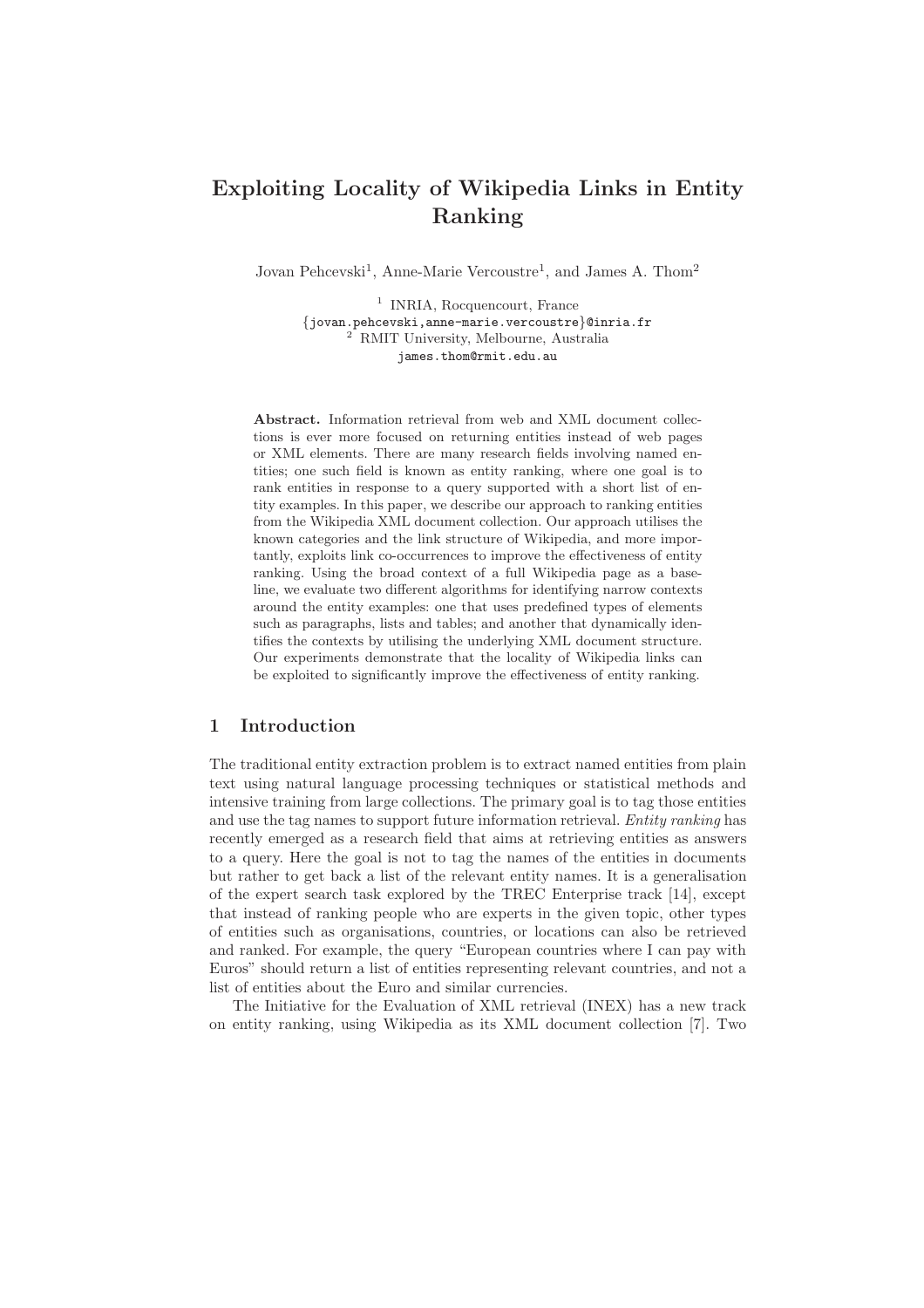tasks are explored by the INEX 2007 entity ranking track: entity ranking, which aims at retrieving entities of a given category that satisfy a topic described in natural language text; and *list completion*, where given a topic text and a small number of entity examples, the aim is to complete this partial list of answers. The inclusion of the target category (in the first task) and entity examples (in the second task) makes these quite different tasks from the task of full-text retrieval, and the combination of the query and entity examples (in the second task) makes it quite different from the task addressed by an application such as Google Sets<sup>3</sup> where only entity examples are provided.

In this paper, we describe our approach to ranking entities from the Wikipedia XML document collection. Our approach is based on the following principles:

- 1. A good entity page is a page that answers the query (or a query extended with entity examples).
- 2. A good entity page is a page associated with categories close to the categories of the entity examples.
- 3. A good entity page is pointed to by a page answering the query; this is an adaptation of the HITS [10] algorithm to the problem of entity ranking.
- 4. A good entity page is pointed to by contexts with many occurrences of the entity examples. A broad context could be the full page that contains the entity examples, while smaller and more narrow contexts could be elements such as paragraphs, lists, or tables.

Specifically, we focus on whether the locality of Wikipedia links around entity examples can be exploited to improve the effectiveness of entity ranking.

# 2 Related work

In this section, we review some related work on link analysis and entity disambiguation and extraction.

Link analysis To calculate the similarity between a document and a query, most information retrieval (IR) systems use statistical information concerning the distribution of the query terms, both within the document and the collection as a whole. However, in hyperlinked environments, such as the World Wide Web and Wikipedia, link analysis is important. PageRank [3] and HITS [10] are two of the most popular algorithms that use link analysis to improve web search.

We use the idea behind PageRank and HITS in our approach; however, instead of counting every possible link referring to an entity page in the collection (as with PageRank), or building a neighbourhood graph (as with HITS), we only consider pages that are pointed to by a selected number of top-ranked pages for the query. This also makes our link ranking algorithm to be query-dependent (just like HITS), which allows for it to be dynamically calculated at query time.

 $\frac{3 \text{ http://labs.google.com/sets}}{3}$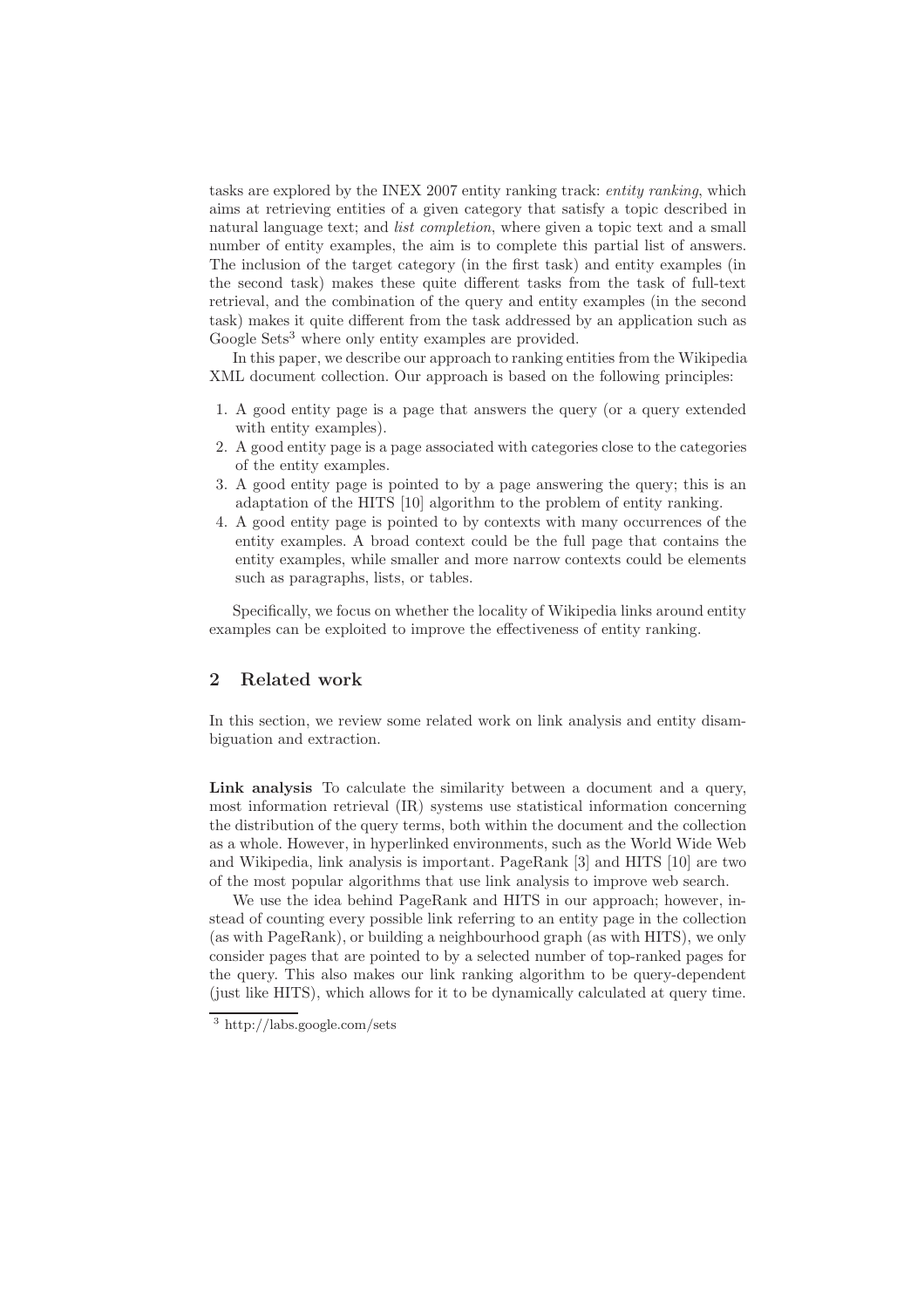Cai et al. [4] recognise that most popular linkrank algorithms treat a web page as a single node, despite the fact that the page may contain multiple semantic blocks. Using the visual presentation of a page to extract the semantic structure, they adapted PageRank and HITS to deal with block nodes rather than full page nodes. Nie et al. [12] propose a topical link analysis model that formalises the idea of splitting the credit (the authority score) of a source page into different topics based on topical distribution. Our entity ranking approach is based on a similar idea, except that instead of using topics for discrimination we use list-like contexts around the entity examples.

Entity disambiguation and extraction Kazama and Torisawa [9] explore the use of Wikipedia as external knowledge to improve named entity recognition, by using the first sentence of a Wikipedia page to infer the category of the entity attached to that page. These categories are then used as features in their named entity tagger. We do not use inferred categories in our approach; instead, we use categories that were explicitly associated with the entity page by Wikipedia authors. Cucerzan [6] also uses Wikipedia for entity disambiguation by exploiting (amongst other features) co-references in static contexts such as titles, links, paragraphs and lists. Callan and Mitamura [5] investigate if the entity extraction rules can be dynamically generated. Their rules are based on heuristics exploiting a few pre-defined HTML contexts such as lists and tables. The contexts are weighted according to the number of contained examples; the best contexts are then used to dynamically extract new data. We use pre-defined contexts in our entity ranking approach; however, we also develop a new algorithm that dynamically determines the contexts around entity examples.

ESTER [2] was recently proposed as a system for searching text, entities and relations. ESTER relies on the Wikipedia links to identify the entities and on the context of the links for disambiguation (using 20 words around the anchor text instead of just the anchor text). This approach primarily focuses on improving the efficiency of the proposed system, while we are more interested in improving the effectiveness of entity ranking.

## 3 The Wikipedia XML document collection

Wikipedia is a well known web-based, multilingual, free content encyclopedia written collaboratively by contributors from around the world. As it is fast growing and evolving it is not possible to use the actual online Wikipedia for experiments, and so we need a stable collection to do evaluation experiments that can be compared over time. Denoyer and Gallinari [8] have developed an XML-based corpus based on a snapshot of the Wikipedia, which has been used by various INEX tracks in 2006. It differs from the real Wikipedia in some respects (size, document format, category tables), but it is a very realistic approximation.

Entities in Wikipedia In Wikipedia, an entity is generally associated with an article (a Wikipedia page) describing this entity. For example, there is a page for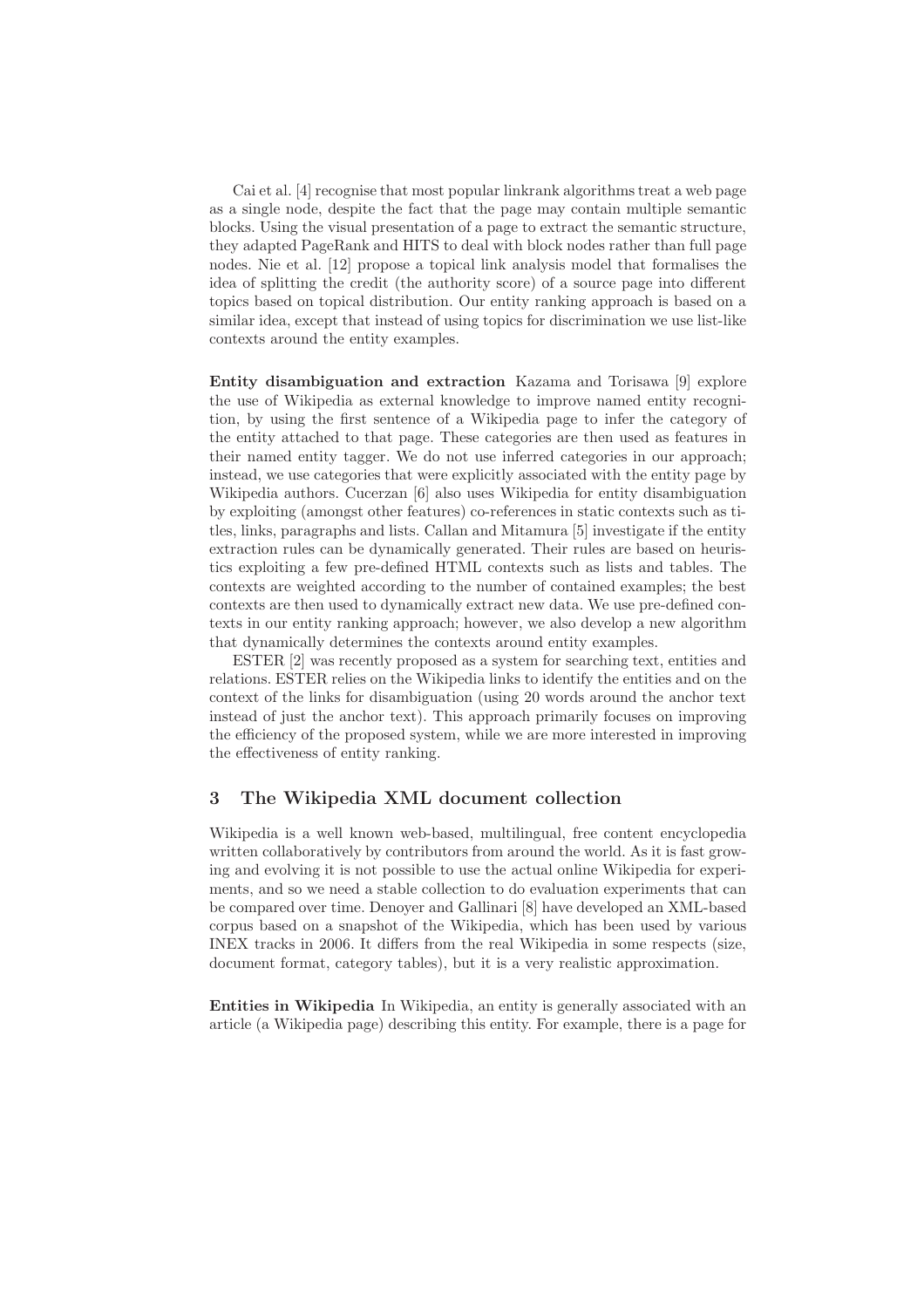"The euro ... is the official currency of the Eurozone (also known as the Euro Area), which consists of the European states of Austria, Belgium, Finland, France, Germany, Greece, Ireland, Italy, Luxembourg, the Netherlands, Portugal, Slovenia and Spain, and will extend to include Cyprus and Malta from 1 January 2008."

Fig. 1. Extract from the Euro Wikipedia page

every country, most famous people or organisations, places to visit, and so forth. In Wikipedia nearly everything can be seen as an entity with an associated page.

The entities have a name (the name of the corresponding page) and a unique ID in the collection. When mentioning such an entity in a new Wikipedia article, authors are encouraged to link every occurrence of the entity name to the page describing this entity. For example, in the Euro page (see Fig. 1), all the underlined hypertext links can be seen as occurrences of entities that are each linked to their corresponding pages. In this figure, there are 18 entity references of which 15 are country names; more specifically, these countries are all "European Union member states", which brings us to the notion of category in Wikipedia.

Categories in Wikipedia Wikipedia offers categories that authors can associate with Wikipedia pages. New categories can also be created by authors, although they have to follow Wikipedia recommendations in both creating new categories and associating them with pages. When searching for entities it is natural to take advantage of the Wikipedia categories since they would give a hint on whether the retrieved entities are of the expected type. For example, when looking for entities "authors", pages associated with the category "Novelist" may be more relevant than pages associated with the category "Book".

#### 4 Our entity ranking approach

We are addressing the task of ranking entities in answer to a query supplied with a few examples (task 2). However, our approach can also be used for entity ranking tasks where the category of the target entities is given and no examples are provided (task1).

Our approach to identifying and ranking entities combines: (1) the full-text similarity of the entity page with the query; (2) the similarity of the page's categories with the categories of the entity examples; and (3) the link contexts found in the top ranked pages returned by a search engine for the query.

#### 4.1 Architecture

Our entity ranking approach involves several modules and functions that are used for processing a query, submitting it to the search engine, applying our entity ranking algorithms, and finally returning a ranked list of entities. We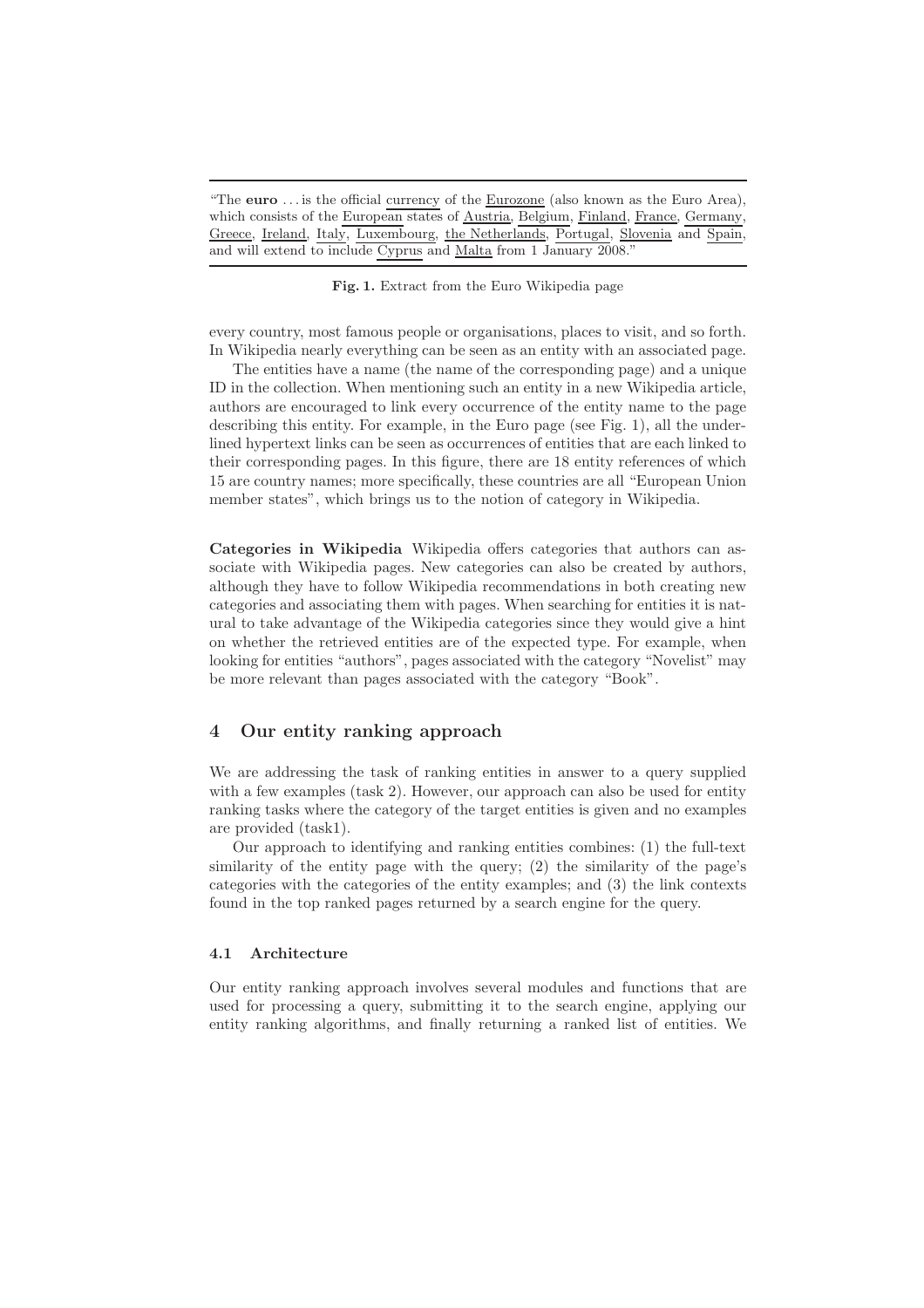used Zettair<sup>4</sup> as our choice for a full-text search engine. Zettair is a full-text IR system developed by RMIT University, which returns pages ranked by their similarity scores to the query. Zettair is "one of the most complete engines" according to a recent comparison of open source search engines [11]. We used the Okapi BM25 similarity measure which was shown to be very effective on the INEX 2006 Wikipedia test collection [1].

The architecture of our approach is described as follows. The topic module takes an INEX topic as input and generates the corresponding Zettair query and the list of entity examples (as one option, the names of the entity examples may be added to the query). The search module sends the query to Zettair and returns a list of scored Wikipedia pages. The link extraction module extracts the links to target entities from a selected number of highly ranked pages, together with the information about the paths of the links (using an XPath notation). The linkrank module calculates a weight for a target entity based on (amongst other factors) the number of links to this entity and the number of entity examples that appear in the context of the link. The *category similarity* module calculates a weight for a target entity based on the similarity of its categories with that of the entity examples. The full-text IR module calculates a weight for a target entity based on its initial Zettair score. Finally, the global score for a target entity is calculated as a linear combination of three normalised scores coming out of the last three modules.

The above architecture provides a general framework for entity ranking which allows for replacing some modules by more advanced modules, or by providing a more efficient implementation of a module. It also uses an evaluation module to assist in tuning the modules by varying the parameters and to globally evaluate the entity ranking approach.

#### 4.2 Score functions and parameters

The global score of an entity page is derived by combining three separate scores: a linkrank score, a category score, and a full-text similarity score.

LinkRank score The linkrank function calculates a score for a page, based on the number of links to this page, from the first N pages returned by the search engine in response to the query. The parameter N has been kept to a relatively small value mainly for performance purposes, since Wikipedia pages contain many links that would need to be extracted. We carried out experiments with different values of the parameter N, by varying it between 5 and 100 with a step of 5, and found that  $N=20$  was a good compromise between performance and discovering more potentially good entities.

The linkrank function can be implemented in a variety of ways; we have implemented a linkrank function that, for a target entity page  $t$ , takes into account the Zettair score of the referring page  $z(p)$ , the number of distinct entity

<sup>4</sup> http://www.seg.rmit.edu.au/zettair/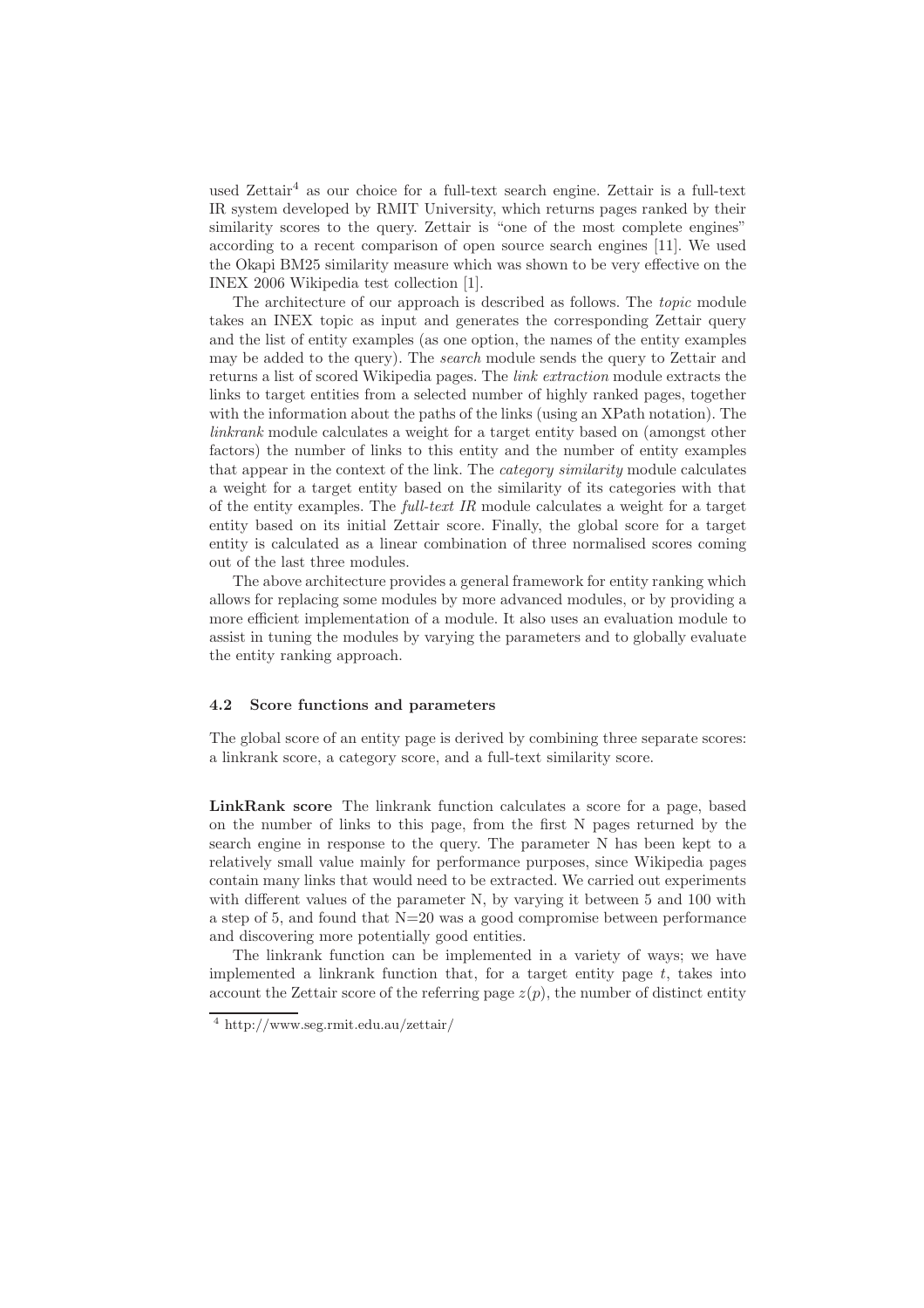examples in the referring page  $#ent(p)$ , and the locality of links around the entity examples:

$$
S_L(t) = \sum_{r=1}^{N} \left( z(p_r) \cdot g(\#ent(p_r)) \cdot \sum_{l_t \in L(p_r, t)} f(l_t, c_r | c_r \in C(p_r)) \right) \tag{1}
$$

where  $g(x) = x + 0.5$  (we use 0.5 to allow for cases where there are no entity examples in the referring page);  $l_t$  is a link that belongs to the set of links  $L(p_r, t)$  that point to the target entity t from the page  $p_r$ ;  $c_r$  is a context around entity examples that belongs to a set of contexts  $C(p_r)$  found for the page  $p_r$ ; and  $f(l_t, c_r)$  represents the weight associated to the link  $l_t$  that belongs to the context  $c_r$ . The contexts are explained in full detail in sub-section 4.3.

The weighting function  $f(l_r, c_r)$  is represented as follows:

$$
f(l_r, c_r) = \begin{cases} 1 & \text{if } c_r = p_r \text{ (the context is the full page)}\\ 1 + \#ent(c_r) & \text{if } c_r = e_r \text{ (the context is an XML element)} \end{cases}
$$

Category similarity score To calculate the category similarity score, we use a very basic similarity function that computes the ratio of common categories between the set of categories associated with the target page  $cat(t)$  and the set of the union of the categories associated with the entity examples  $cat(E)$ :

$$
S_C(t) = \frac{|\text{cat}(t) \cap \text{cat}(E)|}{|\text{cat}(E)|} \tag{2}
$$

Z score The full-text (Z) score assigns the initial Zettair score to a target entity page. If the target entity does not appear among the initial ranked list of pages returned by Zettair, then its Z score is zero:

$$
S_Z(t) = \begin{cases} z(t) & \text{if page } t \text{ was returned by Zettair} \\ 0 & \text{otherwise} \end{cases}
$$
 (3)

**Global score** The global score  $S(t)$  for a target entity page is calculated as a linear combination of three scores, the linkrank score  $S_L(t)$ , the category similarity score  $S_C(t)$ , and the Z score  $S_Z(t)$ :

$$
S(t) = \alpha S_L(t) + \beta S_C(t) + (1 - \alpha - \beta) S_Z(t)
$$
\n
$$
(4)
$$

where  $\alpha$  and  $\beta$  are two parameters that can be tuned differently depending on the entity retrieval task.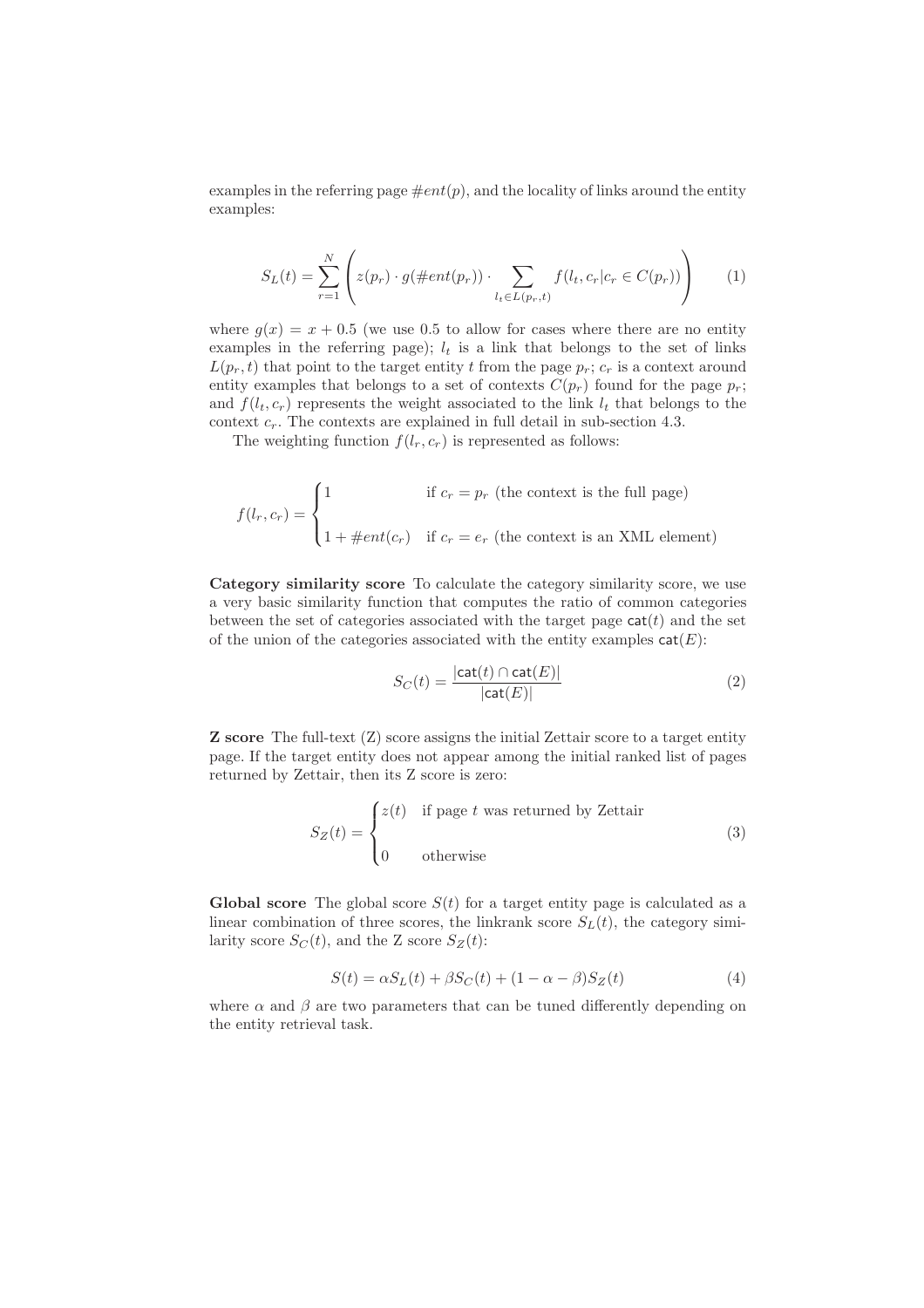We consider some special cases that allow us to evaluate the effectiveness of each module:  $\alpha = 1, \beta = 0$ , which uses only the linkrank score;  $\alpha = 0, \beta = 1$ , which uses only the category score; and  $\alpha = 0, \beta = 0$ , which uses only the Z score.<sup>5</sup> More combinations of the two parameters are explored in the tuning phase of our approach (section 5).

#### 4.3 Exploiting locality of links

The main assumption behind the idea of exploiting locality of links in entity ranking is that references to entities (links) located in close proximity to the entity examples, which typically appear in list-like contexts, are more likely to represent relevant entities than links that appear in other parts of the page. Here, the notion of list refers to grouping together objects of the same (or similar) nature. The aim is therefore to assign a bigger weight to links that co-occur with links to entity examples in such list-like contexts.

Consider the example of the Euro page shown in Fig. 1. Let us assume that the topic is "European countries where I can pay with Euros", and France, Germany and Spain are three entity examples. We see that the 15 countries that are members of the Eurozone are all listed in the same paragraph with the three entity examples. In fact, there are other contexts in this page where those 15 countries also co-occur together. By contrast, although there are a few references to the United Kingdom in the Euro page, it does not occur in the same context as the three examples (except for the page itself).

Statically defined contexts We have identified three types of elements that correspond to list-like contexts in the Wikipedia XML document collection: paragraphs (tag p); lists (tags normallist, numberlist, and definitionlist); and tables (tag table). We design two algorithms for identifying the static contexts: one that identifies the context on the basis of the leftmost occurrence of the pre-defined tags (StatL), and another that uses the rightmost occurrence of the pre-defined tags to identify the context (StatR). We do this to investigate whether the recursive occurrences of the same tag, as often found in many XML documents in the INEX Wikipedia collection, has an impact on the ability to better identify relevant entities.

Consider Table 1, where the links to entity examples are identified by their absolute XPath notations. The three non-overlapping elements that will be identified by the StatL algorithm are the elements  $p[1], p[3]$ , and normallist[1], while with the StatR algorithm  $p[5]$  will be identified instead of  $p[3]$  in addition to also identifying the other two elements.

The main drawback of the static approach is that it requires a pre-defined list of element contexts which is totally dependent on the document collection. The advantage is that, once defined, the list-like contexts are easy to identify.

<sup>5</sup> This is not the same as the plain Zettair score, as apart from target entities corresponding to the highest N pages returned by Zettair, the remaining entities are all generated by extracting links from these pages, which may or may not correspond to the ranked pages returned by Zettair.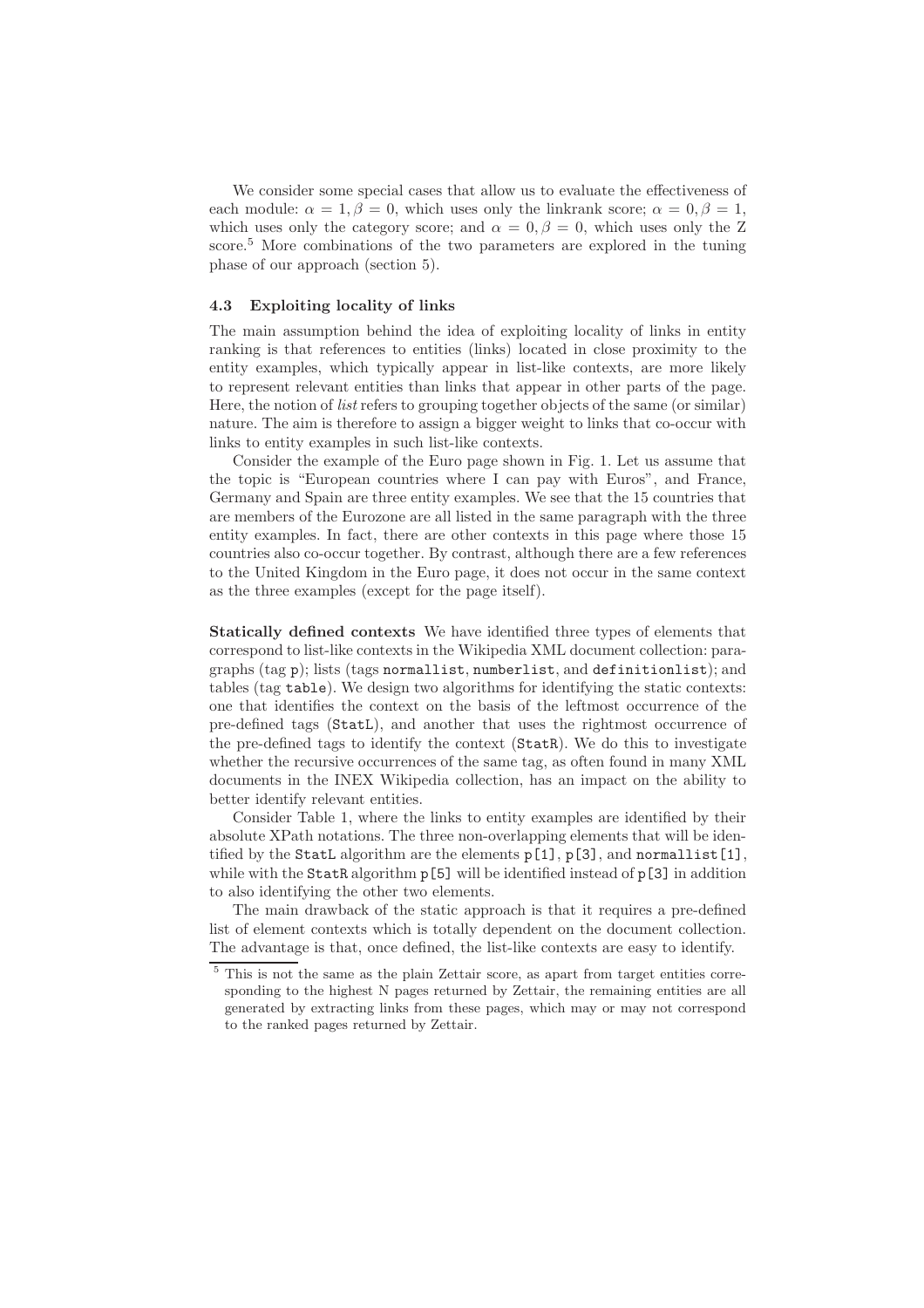Table 1. List of links referring to entity examples (France, Germany, and Spain), extracted for the Euro topic.

| Page |           | Links                                                                              |                |
|------|-----------|------------------------------------------------------------------------------------|----------------|
|      | ID Name   | XPath                                                                              | Name           |
|      |           | 9472 Euro /article[1]/body[1]/p[1]/collectionlink[7]                               | $10581$ France |
|      |           | 9472 Euro /article[1]/body[1]/p[1]/collectionlink[8]                               | 11867 Germany  |
|      |           | 9472 Euro /article[1]/body[1]/p[1]/collectionlink[15]                              | $26667$ Spain  |
|      |           | 9472 Euro /article[1]/body[1]/p[3]/p[5]/collectionlink[6]                          | 11867 Germany  |
|      |           | 9472 Euro /article[1]/body[1]/normallist[1]/item[4]/collectionlink[1] 10581 France |                |
|      | 9472 Euro | /article[1]/body[1]/normallist[1]/item[5]/collectionlink[2] 11867 Germany          |                |
|      |           | 9472 Euro /article[1]/body[1]/normallist[1]/item[7]/collectionlink[1] 26667 Spain  |                |
|      |           | 9472 Euro /article[1]/body[1]/normallist[1]/item[8]/collectionlink[1] 26667 Spain  |                |

Dynamically defined contexts To determine the contexts dynamically, we adapted the concept of coherent retrieval elements [13] initially used to identify the appropriate granularity of elements to return as answers in XML retrieval.

For the list of extracted entities corresponding to entity examples, a Coherent Retrieval Element (CRE) is defined as an element that represents the lowest common ancestor (LCA) of at least two entity examples. To identify the CREs, we sequentially process the list of extracted entity examples by considering every pair of elements, starting from the first element down to the element preceding the last element in the list. For each pair of elements, their LCA is chosen to represent a dynamic context (a CRE). Starting from the first identified CRE, we filter the overlapping elements and end up with a final list of (one or more) non-overlapping CREs that represent the dynamically defined contexts for the page.<sup>6</sup> We refer to this algorithm as DynCRE.

For example, the two dynamic contexts that will be identified for the list of extracted entity examples shown in Table 1 are p[1] and normallist[1]. Although body[1] was also initially identified as a CRE, it was subsequently filtered from the final list since it overlaps with p[1] (the first identified CRE).

The main advantage of the dynamic approach is that it is independent of the document collection, and it does not require a pre-defined list of contexts. The possible drawback is that narrow contexts containing only one entity example (such as p[5] in Table 1) are never identified.

## 5 Experimental results

We now present results that investigate the effectiveness of our entity ranking approach when using different types of contexts around the entity examples.

 $6$  When the page contains *exactly one* entity example, the document element (article[1]) is chosen to represent a CRE.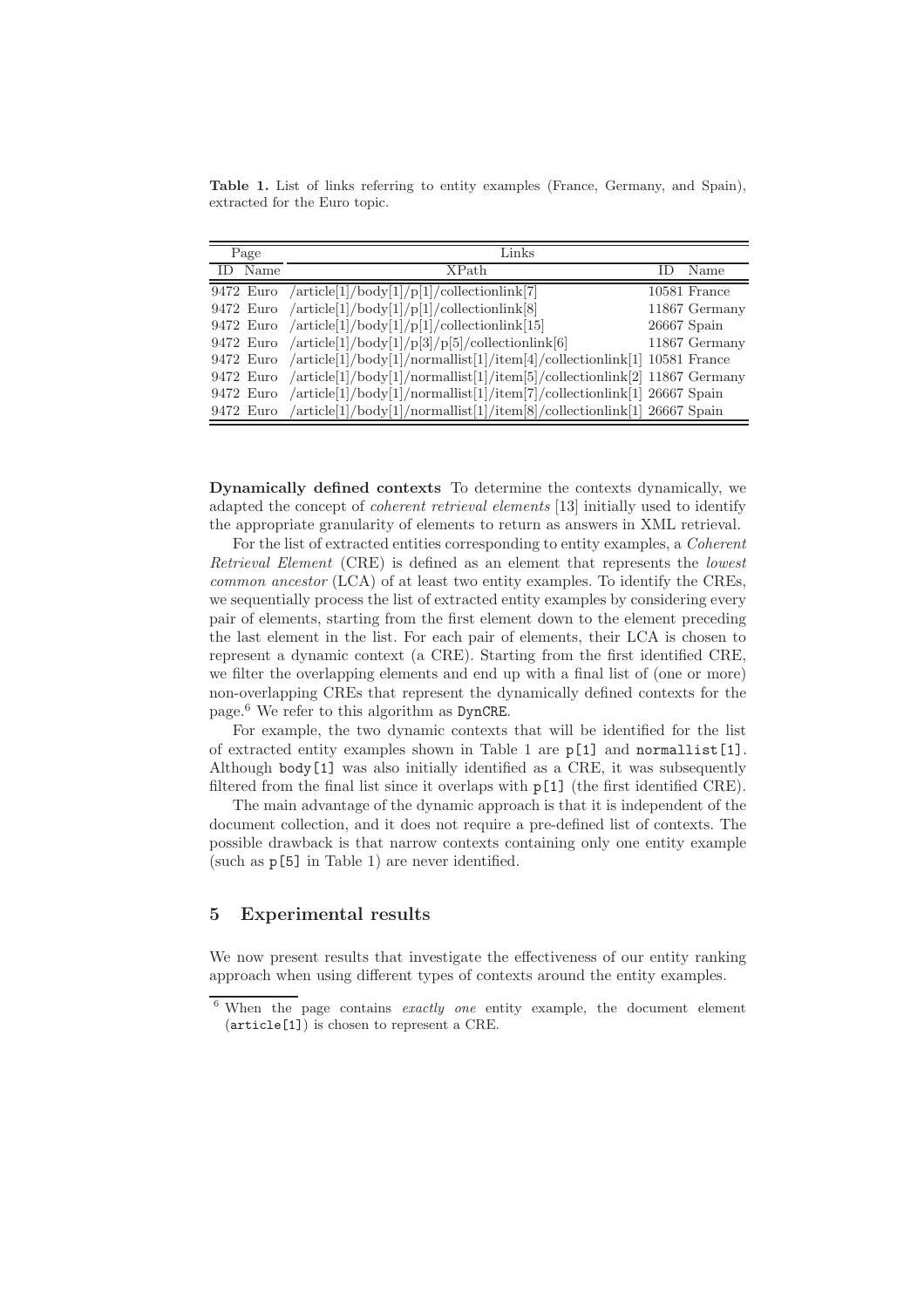#### 5.1 Test collection

Since there was no existing set of topics with relevance assessments for entity ranking, we developed our own test collection, which we made available as a training set for other participants in the INEX 2007 entity ranking track. So for these experiments we used our own test collection based on a selection of topics from the INEX 2006 ad hoc track, since most of these topics reflect real-life tasks represented by queries very similar to the short Web queries. We chose 27 topics that we considered were of an "entity ranking" nature, where for each page that had been assessed as containing relevant information, we reassessed whether or not it was an entity answer, and whether it loosely belonged to a category of entity we had loosely identified as being the target of the topic. If there were entity examples mentioned in the original topic these were usually used as entity examples in the entity topic. Otherwise, a selected number (typically 2 or 3) of entity examples were chosen somewhat arbitrarily from the relevance assessments. To this set of 27 topics we also added the Euro topic example that we had created by hand from the original INEX description of the entity ranking track [7], resulting in total of 28 entity ranking topics.

We use mean average precision (MAP) as our primary method of evaluation, but also report results using several alternative IR measures: mean of P[5] and P[10] (mean precision at top 5 or 10 entities returned), and mean R-precision. We remove the entity examples both from the list of returned answers and from the relevance assessments, as the task is to find entities other than those provided.

#### 5.2 Full page context

We used the context of the full page to determine suitable values for the parameters  $\alpha$  and  $\beta$ , and also to try out some minor variations to our entity ranking approach (such as whether or not to include the names of the entity examples in the query sent to Zettair).

We calculated MAP over the 28 topics in our test collection, as we varied  $\alpha$ from 0 to 1 in steps of 0.1. For each value of  $\alpha$ , we also varied  $\beta$  from 0 to  $(1-\alpha)$  in steps of 0.1. We found that the highest MAP (0.3570) on this data set is achieved for  $\alpha = 0.1$  and  $\beta = 0.8$ . We also trained using mean R-precision instead of MAP as our evaluation measure, but we also observed the same optimal values for the two parameters.

We used a selected number of runs to carry out a more detailed investigation of the performance achieved by each independent module and by the optimal module combination. We also investigated whether adding names of the entity examples to the query sent to Zettair would have a positive performance impact. The results of these investigations are shown in Tables  $2(Q)$  and  $2(QE)$ .

Several observations can be drawn from these results. First, adding names of the entity examples to the query sent to Zettair generally performs worse for all but the linkrank module, for which we see a consistent performance improvement. Second, different optimal values are observed for the two parameters in the two tables, which suggest that adding the entity examples to the query can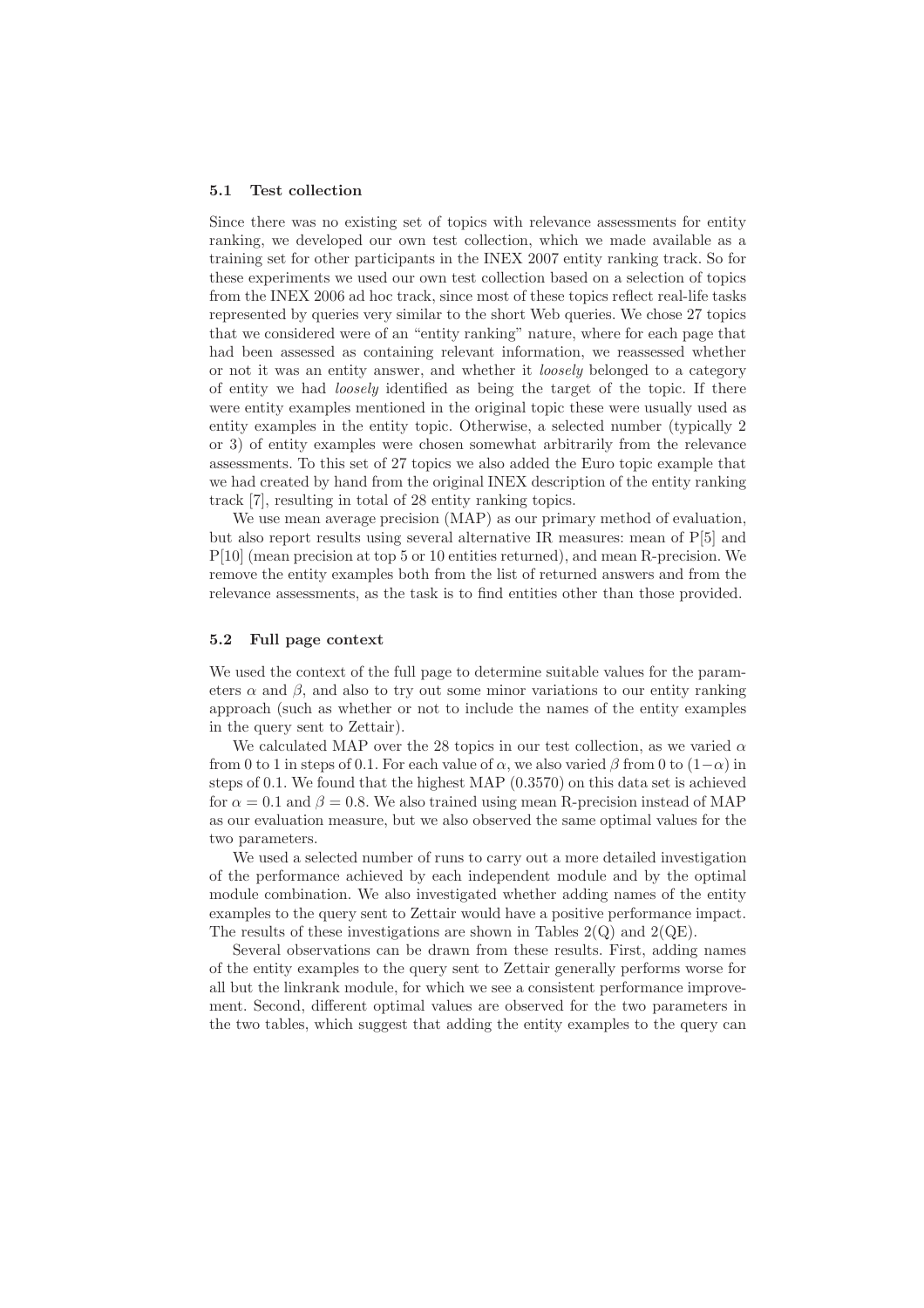Table 2. Performance scores for runs using the context of the full page, obtained by different evaluation measures. Queries sent to Zettair include only terms from the topic title  $(Q)$ , or terms from the topic title and the names of entity examples  $(QE)$ . For each measure, the best performing score is shown in bold.

| P r             |             |  |  | P r                                  |                                                                                                                    |   |  |               |  |
|-----------------|-------------|--|--|--------------------------------------|--------------------------------------------------------------------------------------------------------------------|---|--|---------------|--|
| Run             | $5^{\circ}$ |  |  | 10 R-prec MAP Run                    |                                                                                                                    | 5 |  | 10 R-prec MAP |  |
|                 |             |  |  |                                      | Zettair 0.2286 0.2321 0.2078 0.1718 Zettair 0.2000 0.1714 0.1574 0.1427                                            |   |  |               |  |
|                 |             |  |  |                                      | $\alpha$ 0.0- $\beta$ 0.0 0.2286 0.2321 0.2135 0.1780 $\alpha$ 0.0- $\beta$ 0.0 0.2000 0.1714 0.1775 0.1533        |   |  |               |  |
|                 |             |  |  |                                      | $\alpha$ 0.0- $\beta$ 1.0 0.3643 0.3071 0.3151 0.3089 $\alpha$ 0.0- $\beta$ 1.0 0.3357 0.2821 0.2749 0.2674        |   |  |               |  |
|                 |             |  |  |                                      | $\alpha$ 1.0- $\beta$ 0.0 0.1571 0.1571 0.1385 0.1314 $\alpha$ 1.0- $\beta$ 0.0 0.1857 0.1750 0.1587 0.1520        |   |  |               |  |
|                 |             |  |  |                                      | $\alpha$ 0.1- $\beta$ 0.8 <b>0.4714 0.3857 0.3902 0.3570</b> $\alpha$ 0.1- $\beta$ 0.8 0.3357 0.3286 0.3109 0.3140 |   |  |               |  |
|                 |             |  |  |                                      | $\alpha$ 0.2- $\beta$ 0.6 0.4357 0.3786 0.3751 0.3453 $\alpha$ 0.2- $\beta$ 0.6 0.3429 0.3357 0.3362 0.3242        |   |  |               |  |
| (Q) Topic title |             |  |  | (QE) Topic title and entity examples |                                                                                                                    |   |  |               |  |

dramatically influence the retrieval performance. Third, we observe that the best entity ranking approaches are those that combine the ranking evidence from the three modules (runs  $\alpha$ 0.1– $\beta$ 0.8 for Q and  $\alpha$ 0.2– $\beta$ 0.6 for QE). With MAP, these two runs perform significantly better  $(p < 0.05)$  than the plain Zettair full-text retrieval run, and they are also significantly better than any of the three runs representing each individual module in our entity ranking approach.

These results therefore show that the global score (the combination of the three individual scores), optimised in a way to give more weight on the category score, brings the best value in retrieving the relevant entities for the INEX Wikipedia document collection. However, the results also show that using only the linkrank module and the context of the full page results in a very poor entity ranking strategy, which is why below we also experiment with narrow contexts.

#### 5.3 Static and dynamic contexts

We now investigate whether using smaller and more narrow contexts has a positive impact on the effectiveness of entity ranking. Tables  $3(Q)$  and  $3(QE)$  show the results of this investigation. These results reflect the case when only the linkrank module  $(\alpha 1.0-\beta 0.0)$  is used by our entity ranking approach.

As in the case with using the full page context, for all the four runs we observe a consistent performance improvement when names of the entity examples are added to the query sent to Zettair. Importantly, when compared to the baseline (the full page context), we observe a substantial increase in performance for the three runs that use smaller and more narrow contexts, irrespective of the type of query used. These increases in performance are all statistically significant  $(p < 0.05)$ . However, the type of query sent to Zettair  $(Q \text{ or } QE)$  seems to have an impact on the best performance that could be achieved by these three runs. Specifically, with MAP the StatL run performs best among the three runs when only the topic title is used as an input query  $(Q)$ , while the StatR run is best when using terms from the topic title and the names of entity examples (QE). In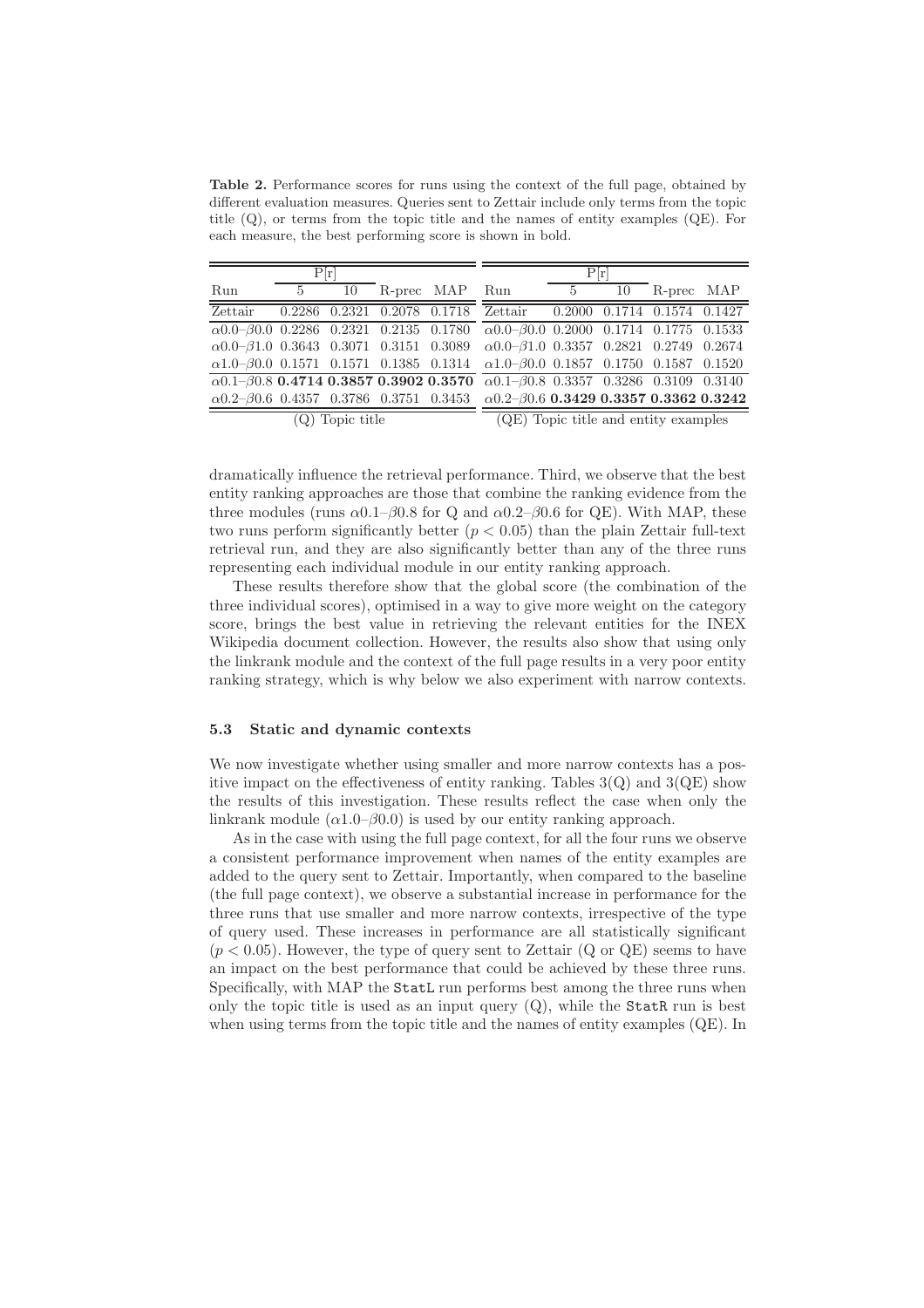Table 3. Performance scores for runs using different types of contexts in the linkrank module  $(\alpha 1.0-\beta 0.0)$ , obtained by different evaluation measures. Queries sent to Zettair include only terms from the topic title  $(Q)$ , or terms from the topic title and the names of entity examples (QE). For each measure, the best performing score is shown in bold.

| Рŀг                                  |                               |    |                             |                               | Рŀг                                  |   |                                     |            |                                     |
|--------------------------------------|-------------------------------|----|-----------------------------|-------------------------------|--------------------------------------|---|-------------------------------------|------------|-------------------------------------|
| Run                                  | 5                             | 10 | R-prec MAP                  |                               | Run                                  | 5 | 10                                  | R-prec MAP |                                     |
| FullPage 0.1571 0.1571 0.1385 0.1314 |                               |    |                             |                               | FullPage 0.1857 0.1750 0.1587 0.1520 |   |                                     |            |                                     |
| StatL                                |                               |    |                             | $0.2143$ 0.2250 0.2285 0.1902 | StatL                                |   | $0.2429$ $0.2179$ $0.2256$ $0.2033$ |            |                                     |
| StatR                                |                               |    | 0.2214 0.2143 0.2191 0.1853 |                               | StatR                                |   |                                     |            | $0.2429$ $0.2214$ $0.2248$ $0.2042$ |
| DynCRE                               | $0.2214$ 0.2107 0.2152 0.1828 |    |                             |                               | DynCRE                               |   | $0.2571$ $0.2107$ $0.2207$ $0.1938$ |            |                                     |
| (Q) Topic title                      |                               |    |                             |                               | (QE) Topic title and entity examples |   |                                     |            |                                     |

both cases the DynCRE run achieves the best early precision but overall performs worst among the three runs, although the differences in performance between each of the three run pairs are not statistically significant.

Implementing narrow contexts in our linkrank module allows for the locality of links to be exploited in entity ranking. By changing the context around entity examples, we would also expect the optimal values for the two combining parameters to change. We therefore varied the values for  $\alpha$  and  $\beta$  and re-calculated MAP over the 28 topics in our test collection. For the three runs using narrow contexts we found that the optimal value for  $\alpha$  has shifted from 0.1 to 0.2 (in the case of Q), while for the two static runs the optimal  $\alpha$  value was 0.3 (in the case of QE). In both cases, the optimal value for  $\beta$  was found to be 0.6. The performances of the three optimal runs were very similar, and all of them substantially outperformed the optimal run using the full page context.

# 6 Conclusion and future work

We have presented our entity ranking approach for the INEX Wikipedia XML document collection which is based on exploiting the interesting structural and semantic properties of the collection. We have shown in our evaluations that the use of the categories and the locality of Wikipedia links around entity examples has a positive impact on the performance of entity ranking.

In the future, we plan to further improve our linkrank algorithm by varying the number of entity examples and incorporating relevance feedback that we expect would reveal other useful entities that could be used to identify better contexts. We also plan to carry out a detailed per-topic error analysis, which should allow us to determine the effect of the topic type on entity ranking. Finally, our active participation in the INEX entity ranking track will enable us to compare the performance of our entity ranking approach to those achieved by other state-of-the-art approaches.